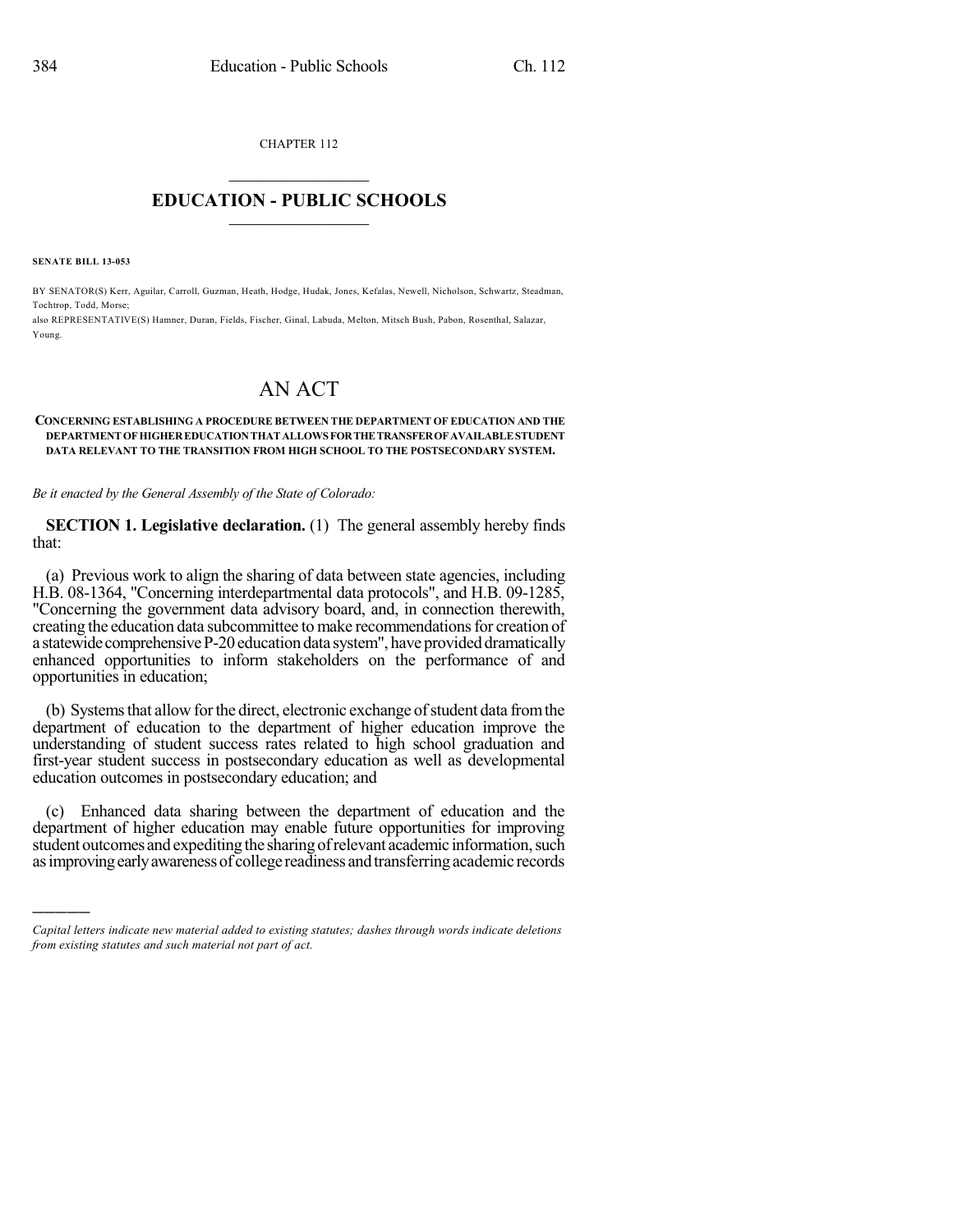electronically. These enhancements promise to decrease the administrative burden for institutions of higher education related to identifying students matriculating from high school to the postsecondary system as well as increase the accuracy of student information.

(2) The general assembly concludes, therefore, that:

(a) The department of education and the department of higher education shall establish a procedure that allows the transfer of available student data relevant to high school students' transitions to the postsecondary system;

(b) This procedure should not create any additional financial or administrative burden for local education agencies, public institutions of higher education, or students; and

(c) This procedure should initially enable the exchange of relevant data to which the department of education otherwise has access.The procedure should be flexible enough to accommodate the exchange of additional relevant data asthe department of education's accesstomore detailed data relevant to college admissionsincreases, with the long-term objective of pre-populating admissions applications for students.

**SECTION 2.** In Colorado Revised Statutes, **add** 22-7-1016.5 as follows:

**22-7-1016.5. Exchange of student records.** (1) THE DEPARTMENT OF EDUCATION AND THE DEPARTMENT OF HIGHER EDUCATION SHALL ESTABLISH A PROCEDURE THAT ALLOWS FOR THE DIRECT, ELECTRONIC EXCHANGE OF STUDENT UNIT RECORD DATA FOR STUDENTS ENROLLED IN COLORADO PUBLIC HIGH SCHOOLS.

(2) NOTWITHSTANDING THE PROVISIONS OF SECTION 22-2-111 (3) (a), THE DEPARTMENT OF EDUCATION,IN COLLABORATION WITH THE DEPARTMENT OF HIGHER EDUCATION, SHALL IDENTIFY THE STUDENT DATA RELEVANT TO HIGH SCHOOL STUDENTS' TRANSITIONS TO THE POSTSECONDARY SYSTEM TO WHICH THE DEPARTMENT OF EDUCATION HAS ACCESS AND THAT SHALL BE SHARED WITH THE DEPARTMENT OF HIGHER EDUCATION.

(3) THE DEPARTMENT OF EDUCATION SHALL COLLECT STUDENT AUTHORIZATION FOR THE TRANSFER OF DATA WHERE NECESSARY AND PRACTICABLE THROUGH EXISTING SYSTEMS FOR THE COLLECTION OF STUDENT DATA.

(4) THE IMPLEMENTATION OF THE DATA EXCHANGE PROCEDURE ESTABLISHED PURSUANT TO THIS SECTION AND SECTION 23-1-119.3, C.R.S., MUST UTILIZE STUDENT UNIT RECORD DATA COLLECTED AND MAINTAINED BY THE DEPARTMENT OF EDUCATION AND MUST BE ADMINISTERED AT NO CHARGE TO LOCAL EDUCATION PROVIDERS, PUBLIC INSTITUTIONS OF HIGHER EDUCATION, OR STUDENTS.

(5) THE DATA EXCHANGE PROCEDURE ESTABLISHED PURSUANT TO THIS SECTION AND SECTION 23-1-119.3, C.R.S., MUST ENSURE THAT THE EXCHANGE OF INFORMATION IS CONDUCTED IN COMPLIANCE WITH ALL STATE AND FEDERAL LAWS AND REGULATIONS CONCERNING THE PRIVACY OF INFORMATION, INCLUDING BUT NOT LIMITED TO THE FEDERAL "FAMILY EDUCATION RIGHTS AND PRIVACY ACT OF 1974", 20 U.S.C. SEC 1232g, AS AMENDED, AND ALL FEDERAL REGULATIONS AND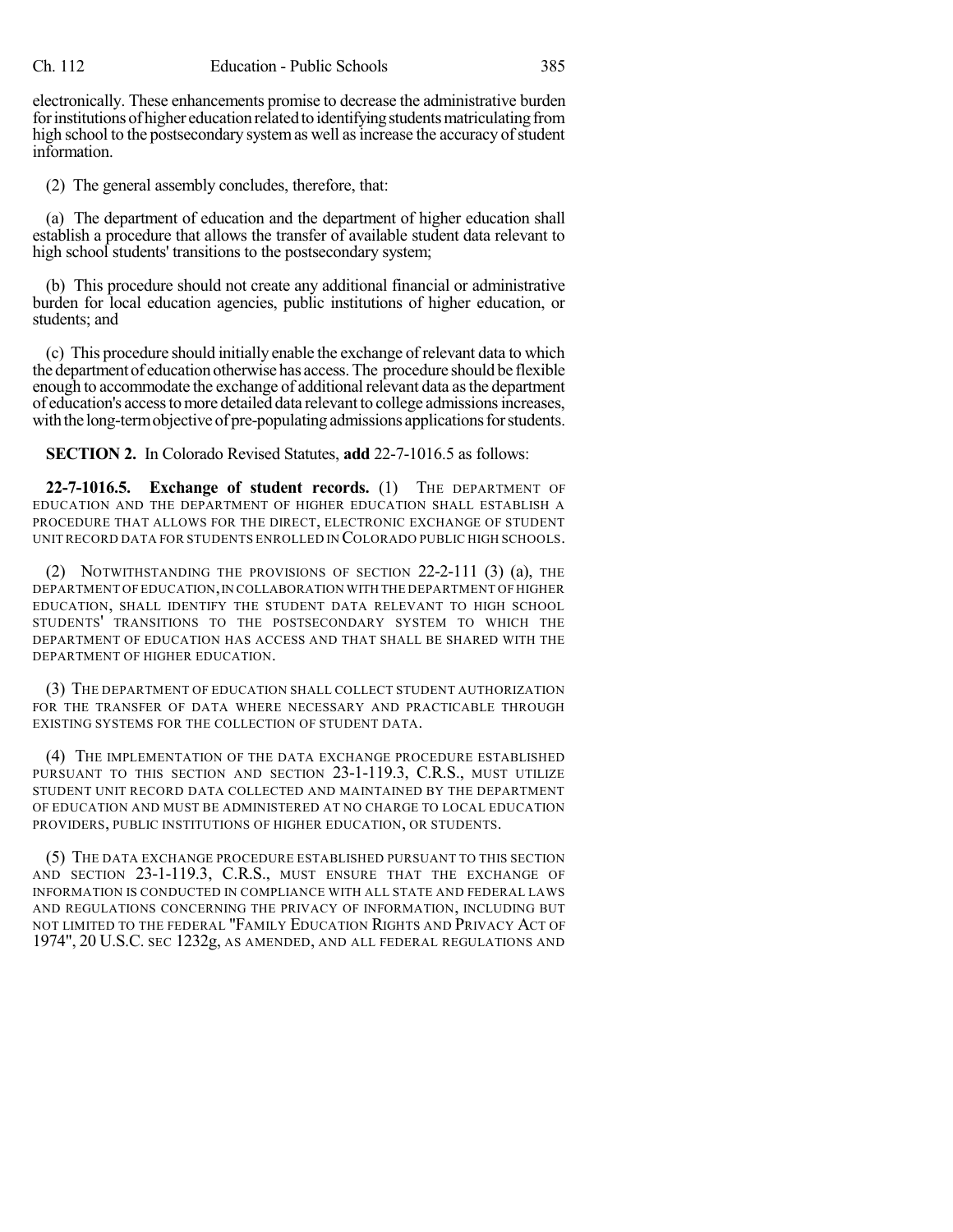APPLICABLE GUIDELINES ADOPTED IN ACCORDANCE THEREWITH.

**SECTION 3.** In Colorado Revised Statutes, **add** 23-1-119.3 as follows:

**23-1-119.3. Department directive - exchange of student records.** (1) THE DEPARTMENT OF HIGHER EDUCATION AND THE DEPARTMENT OF EDUCATION SHALL ESTABLISH A PROCEDURE THAT ALLOWS FOR THE DIRECT, ELECTRONIC EXCHANGE OF STUDENT UNIT RECORD DATA FOR STUDENTS ENROLLED IN COLORADO PUBLIC HIGH SCHOOLS.

(2) NOTWITHSTANDING THE PROVISIONS OF SECTION 22-2-111(3)(a),C.R.S.,THE DEPARTMENT OF HIGHER EDUCATION, IN COLLABORATION WITH THE DEPARTMENT OF EDUCATION, SHALL IDENTIFY THE STUDENT DATA RELEVANT TO HIGH SCHOOL STUDENTS' TRANSITIONS TO THE POSTSECONDARY SYSTEM TO WHICH THE DEPARTMENT OF EDUCATION HAS ACCESS AND THAT SHALL BE SHARED WITH THE DEPARTMENT OF HIGHER EDUCATION.

(3) THE DEPARTMENT OF EDUCATION SHALL COLLECT STUDENT AUTHORIZATION FOR THE TRANSFER OF DATA WHERE NECESSARY AND PRACTICABLE THROUGH EXISTING SYSTEMS FOR THE COLLECTION OF STUDENT DATA.

(4) THE IMPLEMENTATION OF THE DATA EXCHANGE PROCEDURE ESTABLISHED PURSUANT TO THIS SECTION AND SECTION 22-7-1016.5, C.R.S., MUST UTILIZE STUDENT UNIT RECORD DATA COLLECTED AND MAINTAINED BY THE DEPARTMENT OF EDUCATION AND MUST BE ADMINISTERED AT NO CHARGE TO LOCAL EDUCATION PROVIDERS, PUBLIC INSTITUTIONS OF HIGHER EDUCATION, OR STUDENTS.

(5) THE DATA EXCHANGE PROCEDURE ESTABLISHED PURSUANT TO THIS SECTION AND SECTION 22-7-1016.5, C.R.S., MUST ENSURE THAT THE EXCHANGE OF INFORMATION IS CONDUCTED IN COMPLIANCE WITH ALL STATE AND FEDERAL LAWS AND REGULATIONS CONCERNING THE PRIVACY OF INFORMATION, INCLUDING BUT NOT LIMITED TO THE FEDERAL "FAMILY EDUCATION RIGHTS AND PRIVACY ACT OF 1974", 20 U.S.C. SEC 1232g, AS AMENDED, AND ALL FEDERAL REGULATIONS AND APPLICABLE GUIDELINES ADOPTED IN ACCORDANCE THEREWITH.

(6) IN COMPLIANCE WITH ALL STATE AND FEDERAL LAWS AND REGULATIONS CONCERNING THE PRIVACY OF INFORMATION, INCLUDING BUT NOT LIMITED TO THE FEDERAL "FAMILY EDUCATION RIGHTS AND PRIVACY ACT OF 1974", 20U.S.C. SEC 1232g,AS AMENDED,AND ALL FEDERAL REGULATIONS AND APPLICABLE GUIDELINES ADOPTED IN ACCORDANCE THEREWITH, THE DEPARTMENT OF HIGHER EDUCATION SHALL SHARE STUDENT UNIT RECORD DATA WITH COLORADO PUBLIC INSTITUTIONS OF HIGHER EDUCATION FOR RECRUITMENT, ENROLLMENT, AND PLACEMENT PURPOSES.

(7) THE DEPARTMENT OF HIGHER EDUCATION MAY USE COLORADO PUBLIC HIGH SCHOOL STUDENTS' STUDENT UNIT RECORD DATA TO PROVIDE STUDENTS WITH RELEVANT INFORMATION CONCERNING THE TRANSITION FROM HIGH SCHOOL TO COLLEGES AND UNIVERSITIES.

(8) TO THE EXTENT PRACTICABLE AND SUBJECT TO AVAILABLE DATA AND RESOURCES,THE DEPARTMENT OF HIGHER EDUCATION MAY USE THE DATA OBTAINED